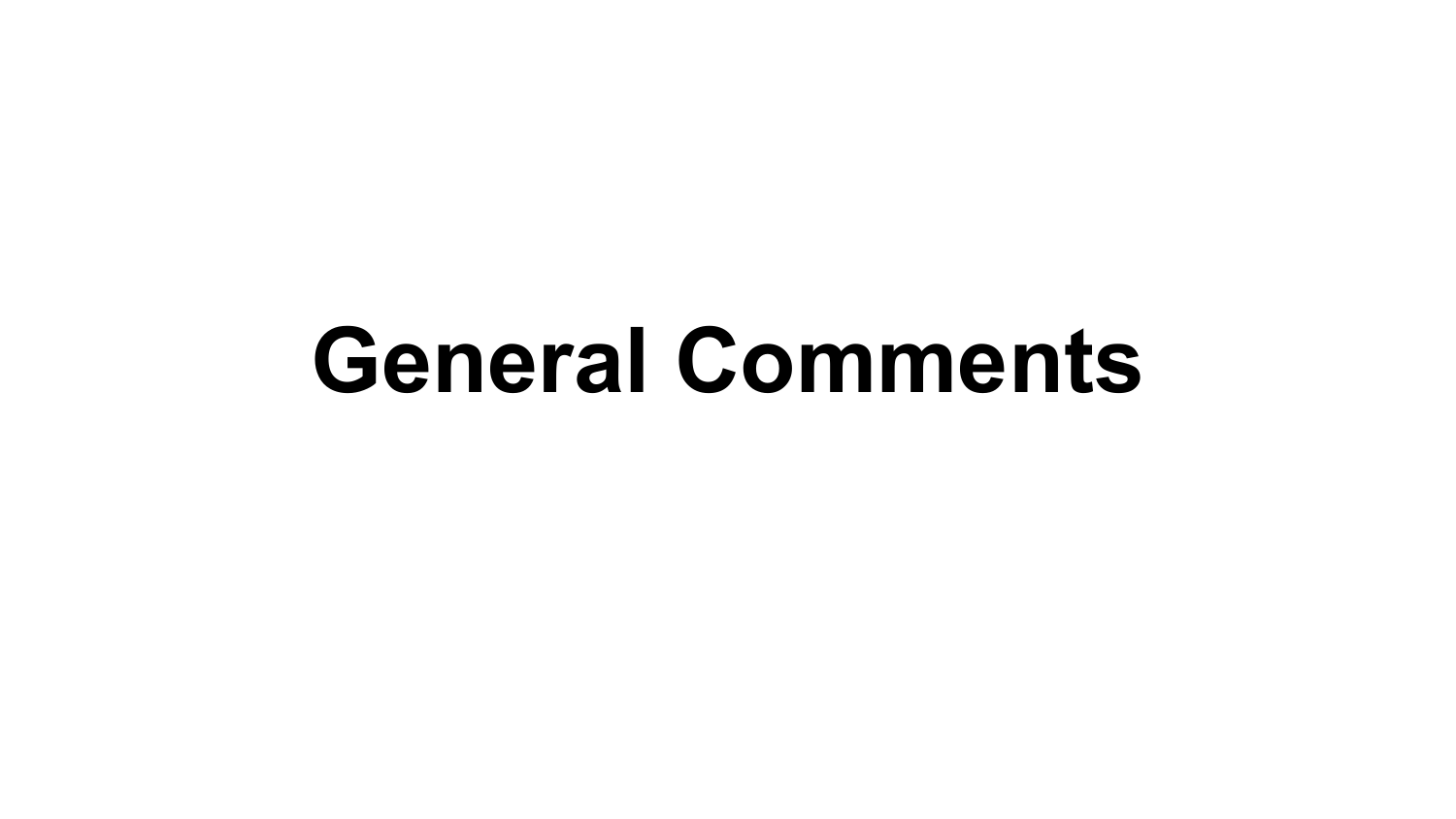#### **Costs of Program**

- **My charge given to me by Purdue extension was to make the program known within Purdue, the state and the nation; goal was to create an extension pesticide specialist position.**
- **Cost to run program is about \$450,000 a year.**
- **Only the director's salary is paid by the College of Agriculture. All other salaries and program expenses paid for by money's generated by the sale of products and services and the receipt of gifts (e.g., speaking fees).**
- **Program managed as a business, because PPP is responsible for all debt.**
- **We want repeat customers!**
- **Be responsible to those who have spent decades helping the program move forward.**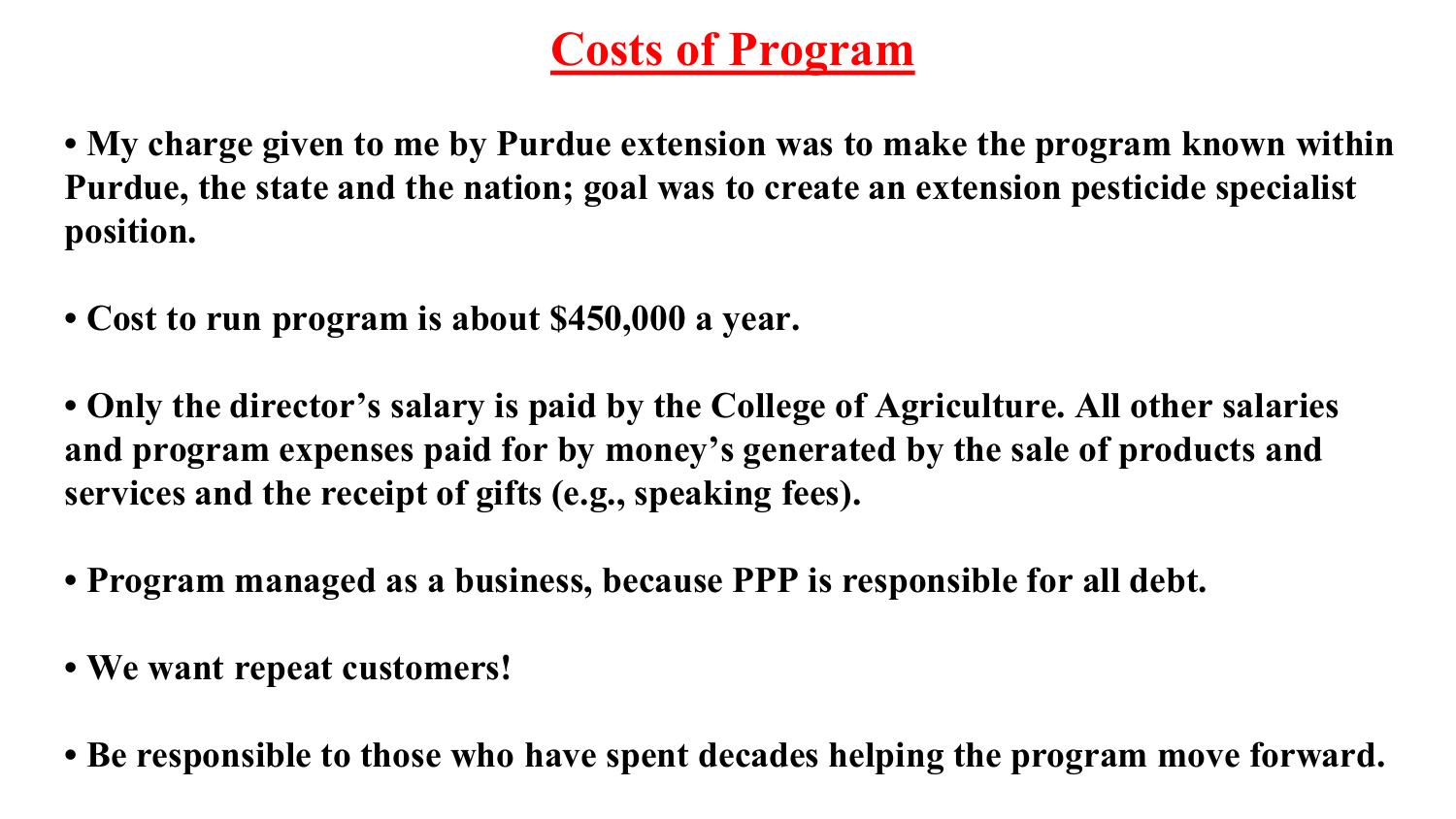**Products/Services/Contacts People/Focus** 

**Manuals Initial Certification Training Private Applicator Recert Program (PARP) Online Programming Testing in state for PARP**

**eLearning (new past 3 years)**

**Website Client Communication Social Media Printing** 

**Extension Publications Outreach YouTube Videos History Books Site Visits for Regulatory Compliance Newsletter Pesticide Survey**

**Cheri Janssen (20 years)**

**Jeff Stouppe (3 years)**

**Cindy Myers (23 years)**

**Fred Whitford (29 years)**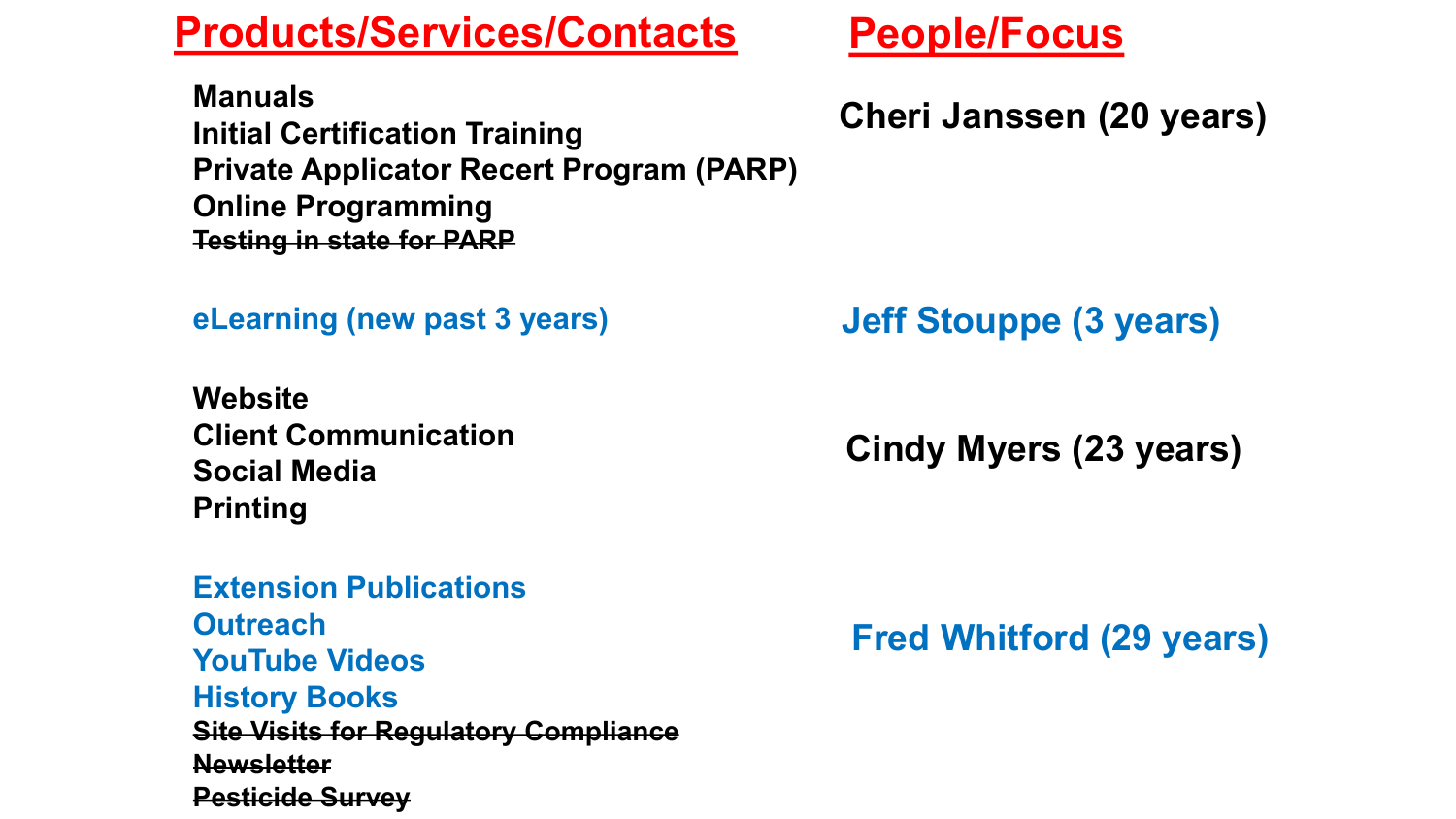## **PPP Is In A Sound Financial Position At the Current Time**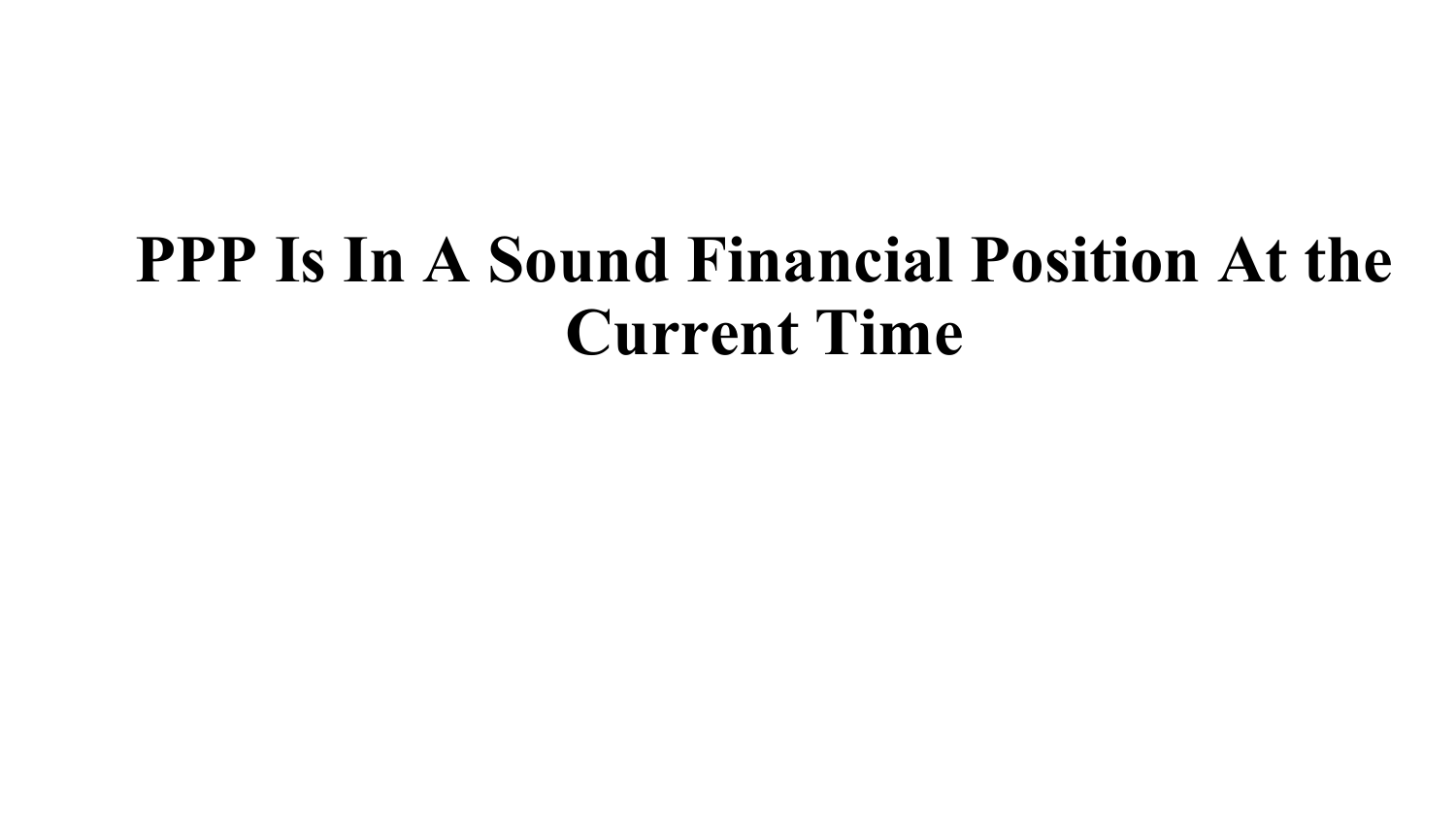### **Grey Clouds on the Horizon**

#### **1. Class Size is Reduced to Covid Restrictions**

#### **2. In 2022, OISC Will No Longer Provide Paper Exams at Initial CertificationTraining Programs**

**3. Changes in OISC Penalty Fine Structure**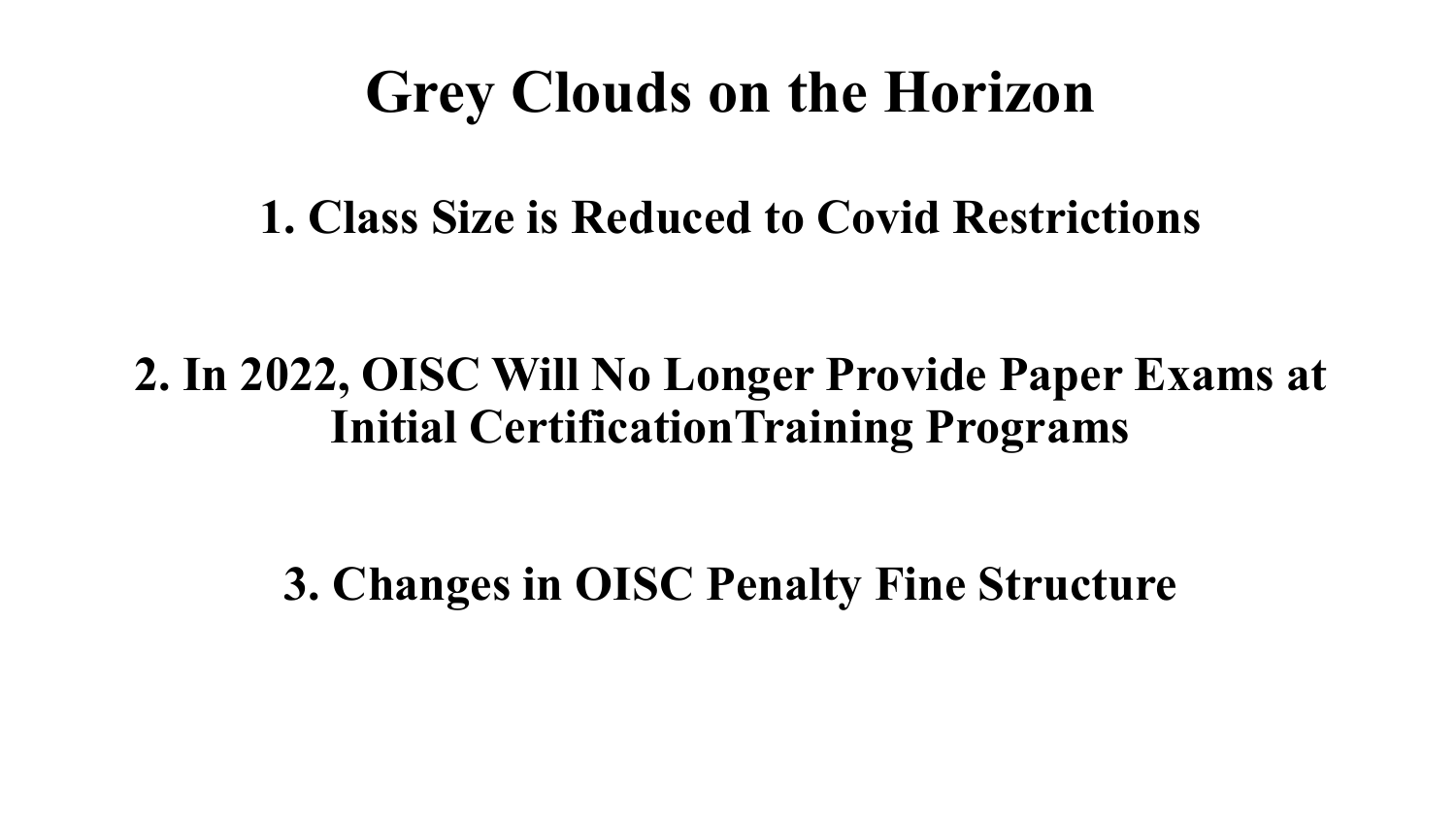#### Sources of Income

- **Initial Certification Training Registration**
- **Manual Sales**
- **eLearning Registration**
- **Private Applicator Recertification Program**
- **OISC Fines (P + F)**
- **Product Registration**
- **Gift Account**

↓ 30/65; without paper test after program, numbers will **drop 50-90%. Registration cost \$103.**

⬆ **\$30 to \$40**

↓ \$110; Too early to tell much about potential income **stream.** 

⟺ ⬇ **Farmers pay \$30 over 5 years with half to PPP and the other half to extension educations in the county.**

- ↓ Assume it will go down 50% based on proposed regs
- ⟺ **\$10/registration x 13,000 products**

**unstable**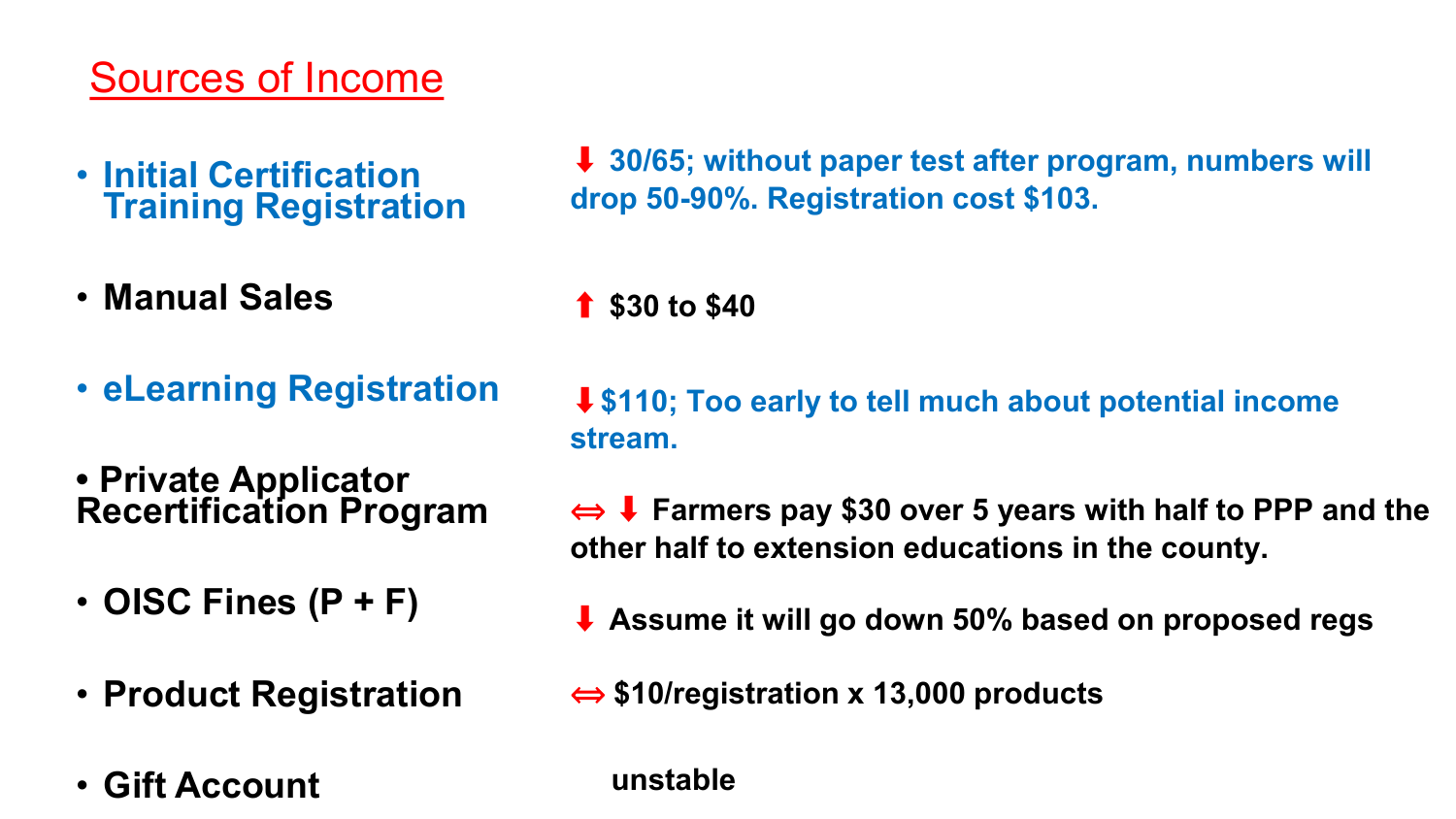|                       | Hope This Will Solve 'Anticipated' Problems Without Resorting to |
|-----------------------|------------------------------------------------------------------|
|                       | <b>Drastic Measures</b>                                          |
| <b>• Manual Sales</b> | Provides a cushion in drop in other areas                        |

- **Certification Training Registration**
- **The drop in registration not as severe as planned. Online training is accepted. Possible selling paper manuals as electronic manuals to save printing cost. Change refund policy.**

• **eLearning Registration 3A eLearning course shows popularity and leads the way for developing more courses.**

- **PARP Similar numbers as in year's past**
- **OISC Fines**

**Fine money only down slightly**

• **Product Registration Products continue to be registered at current rates**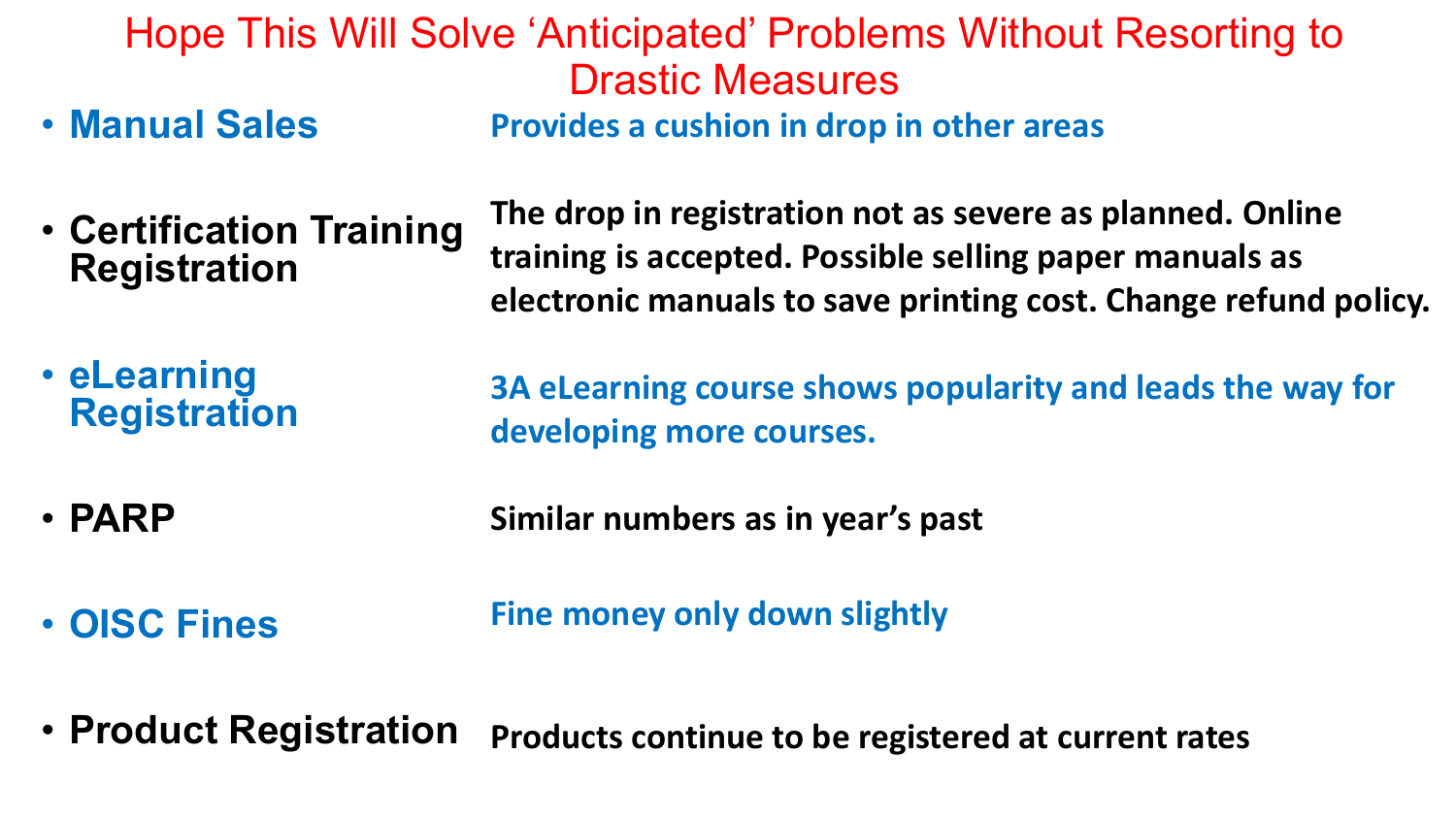#### **Being Prepared for the Worst Case Scenarios…..**

**1. Work with Indiana Farm Bureau to raise private applicator 5-year permit from \$20 to \$30, \$2 a year.** 

**2. Ask pesticide manufacturers to support increase in product annual registration fees from \$10 to \$15.**

**3. Ask businesses to support a \$5 increase on annual certification renewal from \$40 to \$45.**

**4. Ask the OISC to partially support salary to write manuals and/or program.**

**5. Request CCHs for initial training programs\***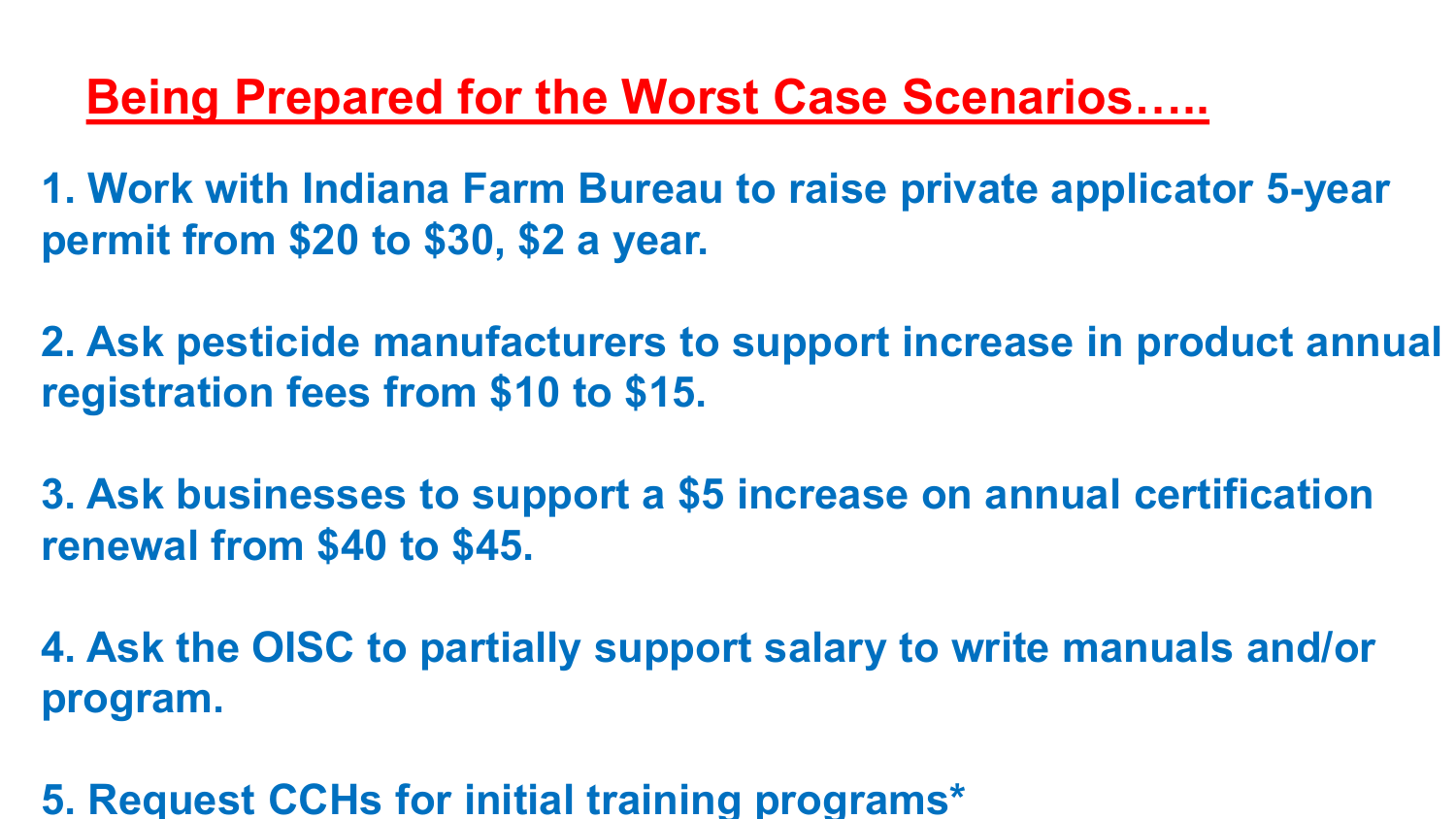#### **Being Prepared for the Worst Case Scenarios….. Less Interest**

**1. Use fine money to partially pay for salaries and manuals. This could mean stopping the publication of PPP extension publications. Cancel special projects.**

**2. Charge county extension programs for PPP publications and for providing presentations.**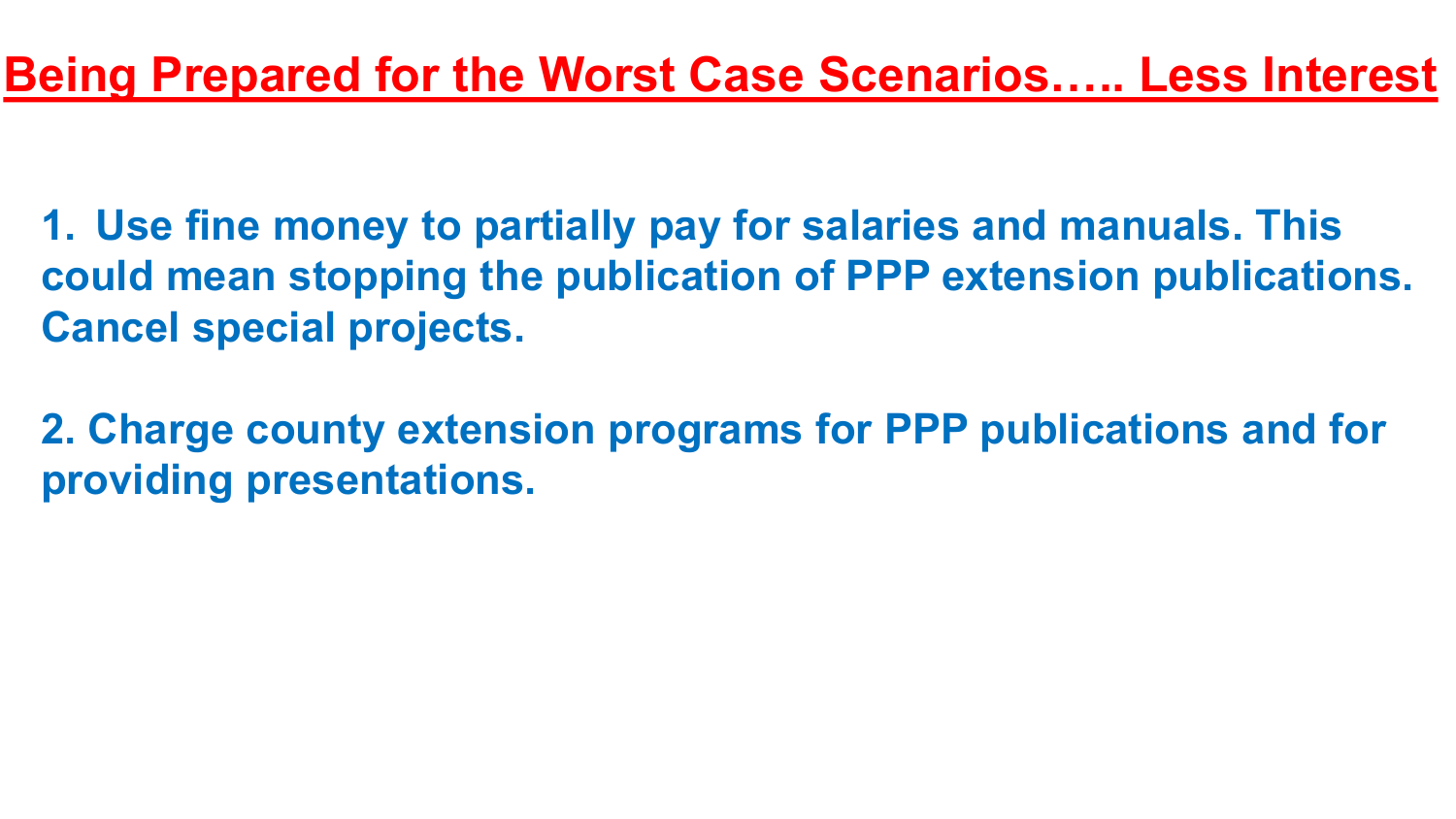# **Staff reduction along with reduction in program output.**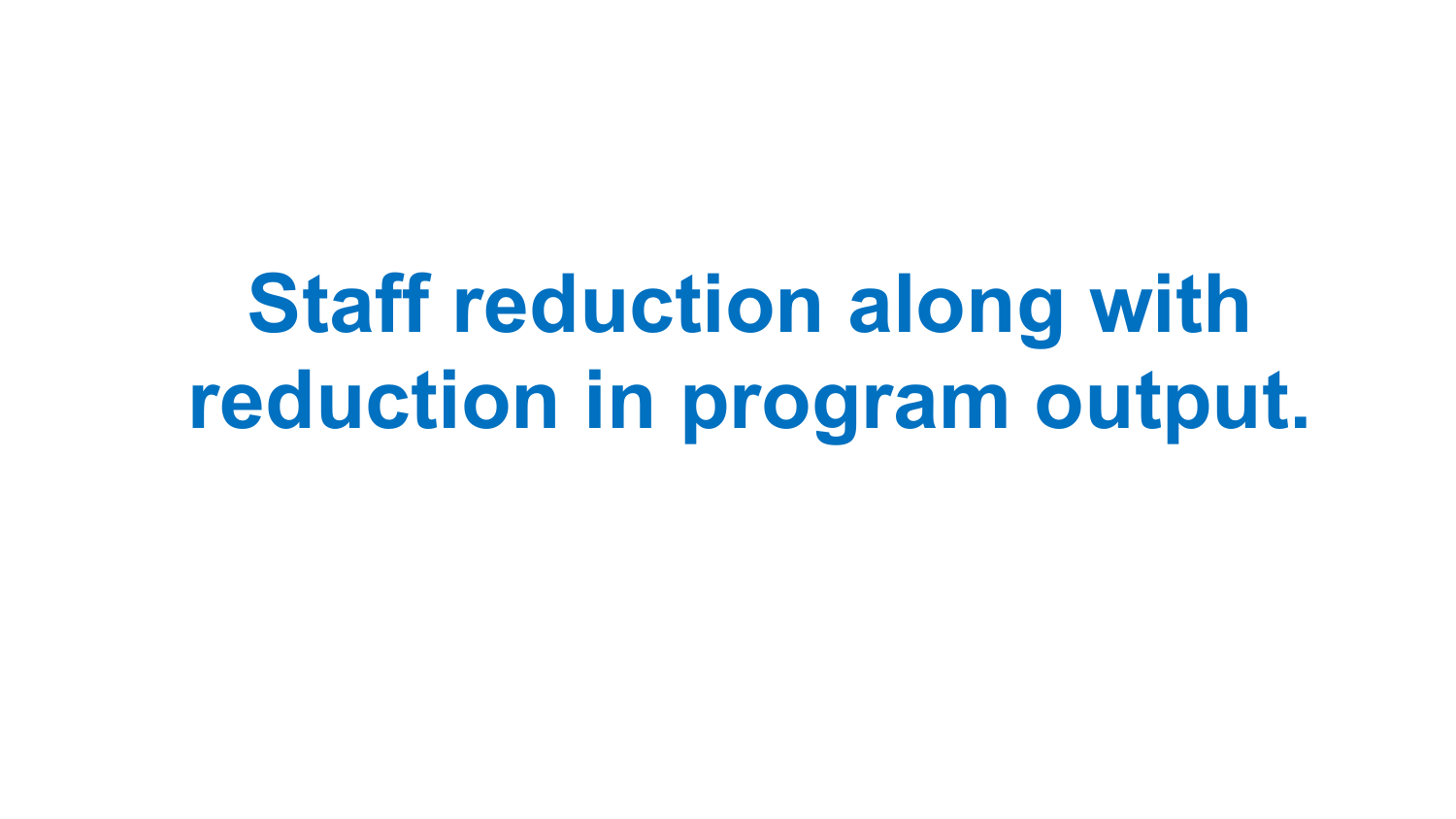## **PPP Is In A Sound Financial Position At the Current Time**

## **Planning for the Future of the Program Given What We Know Today**